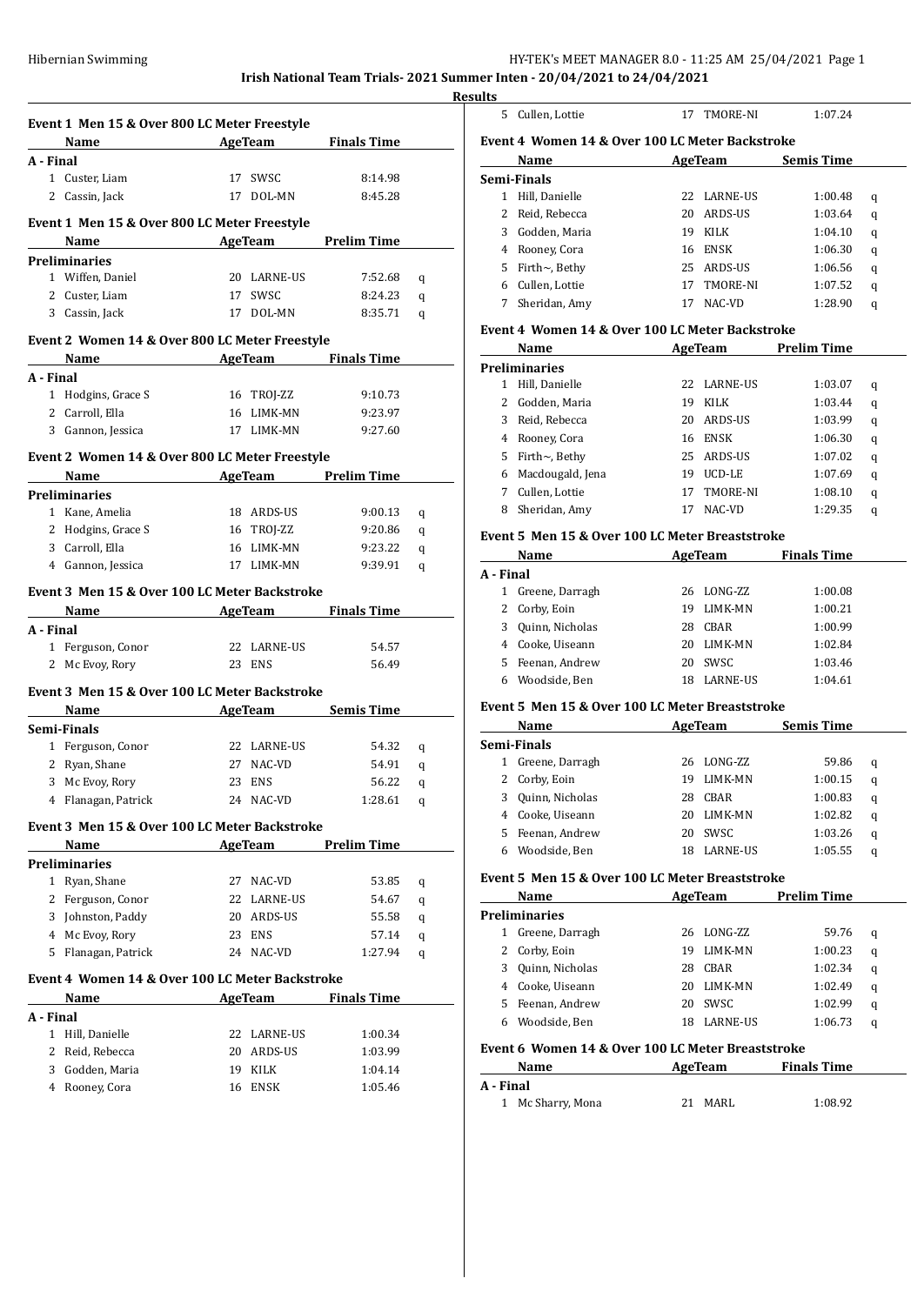# HY-TEK's MEET MANAGER 8.0 - 11:25 AM 25/04/2021 Page 2 **Irish National Team Trials- 2021 Summer Inten - 20/04/2021 to 24/04/2021**

|           | Name                                              |    | <b>AgeTeam</b> | A - Final  (Event 6 Women 14 & Over 100 LC Meter Breaststroke)<br><b>Finals Time</b> |   |
|-----------|---------------------------------------------------|----|----------------|--------------------------------------------------------------------------------------|---|
|           | 2 Coyne, Niamh                                    |    | 20 TALL-LE     | 1:09.08                                                                              |   |
|           | 3 Doyle, Eimear                                   |    | 20 WAT-ZZ      | 1:11.23                                                                              |   |
|           | 4 Mayne, Molly I                                  |    | 16 TEMP-IR     | 1:11.73                                                                              |   |
|           |                                                   |    | 16 ENSK        | 1:12.70                                                                              |   |
|           | 5 Mc Cartney, Ellie                               |    |                |                                                                                      |   |
|           | Event 6 Women 14 & Over 100 LC Meter Breaststroke |    |                |                                                                                      |   |
|           | Name                                              |    |                | AgeTeam Semis Time                                                                   |   |
|           | Semi-Finals                                       |    |                |                                                                                      |   |
|           | 1 Mc Sharry, Mona                                 |    | 21 MARL        | 1:06.29                                                                              | q |
|           | 2 Coyne, Niamh                                    |    | 20 TALL-LE     | 1:07.58                                                                              | q |
|           | 3 Mayne, Molly I                                  |    | 16 TEMP-IR     | 1:10.60                                                                              | q |
|           | 4 Doyle, Eimear                                   |    | 20 WAT-ZZ      | 1:11.78                                                                              | q |
|           | 5 Mc Cartney, Ellie                               |    | 16 ENSK        | 1:14.01                                                                              | q |
|           | 6 Keane, Ellen                                    |    | 26 NAC-VD      | 1:23.38                                                                              | q |
| 7         | Turner, Nicole                                    |    | 19 NAC-VD      | 1:45.30                                                                              | q |
|           | Event 6 Women 14 & Over 100 LC Meter Breaststroke |    |                |                                                                                      |   |
|           | Name                                              |    | <b>AgeTeam</b> | <b>Prelim Time</b>                                                                   |   |
|           | <b>Preliminaries</b>                              |    |                |                                                                                      |   |
|           | 1 Mc Sharry, Mona                                 |    | 21 MARL        | 1:06.97                                                                              |   |
|           |                                                   |    |                |                                                                                      | q |
|           | 2 Coyne, Niamh                                    |    | 20 TALL-LE     | 1:08.03                                                                              | q |
|           | 3 Mayne, Molly I                                  |    | 16 TEMP-IR     | 1:10.41                                                                              | q |
|           | 4 Doyle, Eimear                                   |    | 20 WAT-ZZ      | 1:11.78                                                                              | q |
|           | 5 Mc Cartney, Ellie                               |    | 16 ENSK        | 1:13.22                                                                              | q |
|           | 6 Firth $\sim$ , Bethy                            |    | 25 ARDS-US     | 1:18.72                                                                              | q |
|           | 7 Keane, Ellen                                    |    | 26 NAC-VD      | 1:27.77                                                                              | q |
| 8         | Turner, Nicole                                    |    | 19 NAC-VD      | 1:46.28                                                                              | q |
|           | Event 7 Men 15 & Over 200 LC Meter Butterfly      |    |                |                                                                                      |   |
|           | Name                                              |    | AgeTeam        | <b>Finals Time</b>                                                                   |   |
| A - Final |                                                   |    |                |                                                                                      |   |
|           | 1 Johnston, Paddy                                 |    | 20 ARDS-US     | 1:58.81                                                                              |   |
|           | 2 Hyland, Brendan                                 |    | 27 TALL-LE     | 1:59.96                                                                              |   |
|           | 3 Melly, Cillian                                  |    | 24 CBAR        | 2:00.83                                                                              |   |
|           | 4 Hansen, Ethan                                   |    | 19 TROJ-ZZ     | 2:02.86                                                                              |   |
|           |                                                   |    |                |                                                                                      |   |
|           | Event 7 Men 15 & Over 200 LC Meter Butterfly      |    | AgeTeam        | <b>Semis Time</b>                                                                    |   |
|           | <b>Name</b>                                       |    |                |                                                                                      |   |
|           | Semi-Finals                                       |    |                |                                                                                      |   |
| 1         | Hyland, Brendan                                   | 27 | TALL-LE        | 1:57.85                                                                              | q |
|           | 2 Johnston, Paddy                                 |    | 20 ARDS-US     | 1:59.76                                                                              | q |
|           | 3 Melly, Cillian                                  |    | 24 CBAR        | 2:00.12                                                                              | q |
|           | 4 Hansen. Ethan                                   | 19 | TROJ-ZZ        | 2:02.04                                                                              | q |
|           | Event 7 Men 15 & Over 200 LC Meter Butterfly      |    |                |                                                                                      |   |
|           | Name                                              |    | AgeTeam        | <b>Prelim Time</b>                                                                   |   |
|           | <b>Preliminaries</b>                              |    |                |                                                                                      |   |
|           | 1 Melly, Cillian                                  |    | 24 CBAR        | 2:00.45                                                                              | q |
|           | 2 Hyland, Brendan                                 | 27 | TALL-LE        | 2:00.52                                                                              | q |
|           | 3 Hansen, Ethan                                   |    | 19 TROJ-ZZ     | 2:02.29                                                                              | q |
|           | 4 Johnston, Paddy                                 |    | 20 ARDS-US     | 2:03.13                                                                              | q |
|           |                                                   |    |                |                                                                                      |   |
|           | Event 8 Men 15 & Over 200 LC Meter Freestyle      |    |                |                                                                                      |   |
|           | Name                                              |    | AgeTeam        | <b>Finals Time</b>                                                                   |   |
| A - Final | 1 Mc Millan, Jack                                 | 21 | BAN            | 1:47.67                                                                              |   |
|           | 2 Sloan, Jordan                                   |    | 28 BAN         | 1:48.38                                                                              |   |
|           |                                                   |    |                |                                                                                      |   |

| <b>Results</b>   |                    |    |                 |         |
|------------------|--------------------|----|-----------------|---------|
|                  | 3 Mc Geever, Finn  | 21 | LIMK-MN         | 1:49.04 |
| 4                | Quinn, Gerry       | 23 | LONG-ZZ         | 1:49.41 |
|                  | 5 Mc Cusker, Max   | 22 | DOL-MN          | 1:51.13 |
|                  | 6 Wiffen, Daniel   | 20 | <b>LARNE-US</b> | 1:51.29 |
| 7                | Powell, Robert     |    | 21 ATH          | 1:51.89 |
| 8                | Mc Carthy, Cadan   | 21 | MAL-MN          | 1:54.84 |
| <b>B</b> - Final |                    |    |                 |         |
| 9                | Power, Dean        | 24 | UCD-LE          | 1:54.03 |
| 10               | Cassin, Jack       | 17 | DOL-MN          | 1:54.55 |
|                  | 11 Hewitt, Michael | 21 | ARDS-US         | 1:56.60 |

# **Event 8 Men 15 & Over 200 LC Meter Freestyle**

|              | Name                                         |    | <b>AgeTeam</b>  | <b>Semis Time</b>  |   |  |
|--------------|----------------------------------------------|----|-----------------|--------------------|---|--|
|              | Semi-Finals                                  |    |                 |                    |   |  |
| $\mathbf{1}$ | Mc Millan, Jack                              | 21 | <b>BAN</b>      | 1:47.68            | q |  |
| 2            | Mc Geever, Finn                              | 21 | LIMK-MN         | 1:48.13            | q |  |
| 3            | Sloan, Jordan                                | 28 | <b>BAN</b>      | 1:48.69            | q |  |
| 4            | Quinn, Gerry                                 | 23 | LONG-ZZ         | 1:48.87            | q |  |
| 5            | Powell, Robert                               | 21 | <b>ATH</b>      | 1:50.63            | q |  |
| 6            | Wiffen, Daniel                               | 20 | <b>LARNE-US</b> | 1:51.15            | q |  |
| 7            | Mc Cusker, Max                               | 22 | DOL-MN          | 1:53.19            | q |  |
| 8            | Mc Carthy, Cadan                             | 21 | MAL-MN          | 1:53.67            | q |  |
| 9            | Custer, Liam                                 | 17 | SWSC            | 1:53.73            | q |  |
| 10           | Power, Dean                                  | 24 | UCD-LE          | 1:54.28            | q |  |
| 11           | Cassin, Jack                                 | 17 | DOL-MN          | 1:55.37            | q |  |
| 12           | Hewitt, Michael                              | 21 | <b>ARDS-US</b>  | 1:56.83            | q |  |
| 13           | Grace, Jack                                  | 23 | <b>KGD</b>      | 1:57.23            | q |  |
|              | Event 8 Men 15 & Over 200 LC Meter Freestyle |    |                 |                    |   |  |
|              | Name                                         |    | AgeTeam         | <b>Prelim Time</b> |   |  |
|              | <b>Preliminaries</b>                         |    |                 |                    |   |  |
| 1            | Mc Millan, Jack                              | 21 | <b>BAN</b>      | 1:47.43            | q |  |
| 2            | Sloan, Jordan                                | 28 | <b>BAN</b>      | 1:48.43            | q |  |
| 3            | Mc Geever, Finn                              | 21 | LIMK-MN         | 1:50.52            | q |  |
| 4            | Powell, Robert                               | 21 | <b>ATH</b>      | 1:51.33            | q |  |
| 5            | Mc Cusker, Max                               | 22 | DOL-MN          | 1:51.34            | q |  |
| 6            | Quinn, Gerry                                 | 23 | LONG-ZZ         | 1:51.46            | q |  |
| 7            | Power, Dean                                  | 24 | UCD-LE          | 1:53.71            | q |  |
| 8            | Mc Carthy, Cadan                             | 21 | MAL-MN          | 1:54.64            | q |  |
| 9            | Custer, Liam                                 | 17 | SWSC            | 1:54.97            | q |  |
| 10           | Hewitt, Michael                              | 21 | ARDS-US         | 1:55.69            | q |  |
| 11           | Grace, Jack                                  | 23 | <b>KGD</b>      | 1:56.30            | q |  |

## **Event 9 Women 14 & Over 100 LC Meter Butterfly**

| Name                                           | AgeTeam        | <b>Finals Time</b> |  |
|------------------------------------------------|----------------|--------------------|--|
| A - Final                                      |                |                    |  |
| Walshe, Ellen                                  | TEMP-IR<br>20  | 59.73              |  |
| Event 9 Women 14 & Over 100 LC Meter Butterfly |                |                    |  |
| Name                                           | AgeTeam        | <b>Semis Time</b>  |  |
| Semi-Finals                                    |                |                    |  |
| Walshe, Ellen                                  | TEMP-IR<br>20. | 1:00.12<br>a       |  |

Sheridan, Amy 17 NAC-VD 1:16.76 q

 Cassin, Jack 17 DOL-MN 1:58.93 q Wiffen, Daniel 20 LARNE-US 2:00.09 q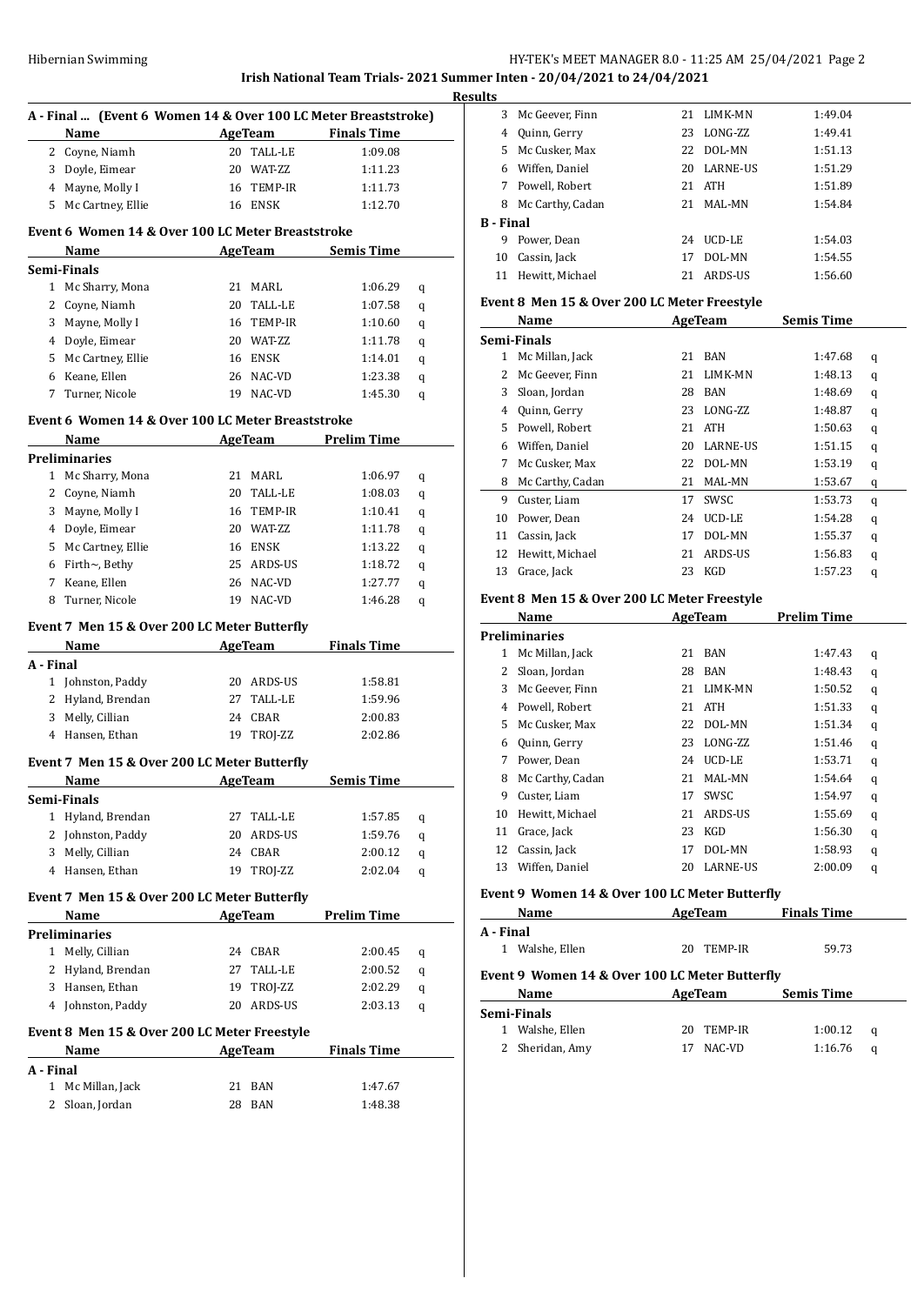# HY-TEK's MEET MANAGER 8.0 - 11:25 AM 25/04/2021 Page 3

**Irish National Team Trials- 2021 Summer Inten - 20/04/2021 to 24/04/2021 Results**

|           | Event 9 Women 14 & Over 100 LC Meter Butterfly  |    |             |                                      |   |
|-----------|-------------------------------------------------|----|-------------|--------------------------------------|---|
|           | Name                                            |    |             | <b>Example 2 AgeTeam</b> Prelim Time |   |
|           | Preliminaries                                   |    |             |                                      |   |
|           | 1 Walshe, Ellen                                 |    | 20 TEMP-IR  | 1:00.08                              | q |
|           | 2 Mayne, Molly I                                |    | 16 TEMP-IR  | 1:05.99                              | q |
|           | 3 Sheridan, Amy                                 |    | 17 NAC-VD   | 1:17.66                              | q |
|           |                                                 |    |             |                                      |   |
|           | Event 10 Men 15 & Over 50 LC Meter Freestyle    |    |             |                                      |   |
|           | Name AgeTeam Finals Time                        |    |             |                                      |   |
| A - Final |                                                 |    |             |                                      |   |
|           | 1 Bain, Calum                                   |    | 25 CKSTN    | 22.55                                |   |
|           | 2 Mc Cusker, Max                                |    | 22 DOL-MN   | 22.95                                |   |
|           | 3 Sutton, Diarmiud                              |    | 19 LIMK-MN  | 23.22                                |   |
|           | 4 Hewitt, Michael                               |    | 21 ARDS-US  | 24.00                                |   |
|           | Event 10 Men 15 & Over 50 LC Meter Freestyle    |    |             |                                      |   |
|           | Name<br><b>AgeTeam</b>                          |    |             | <b>Semis Time</b>                    |   |
|           | Semi-Finals                                     |    |             |                                      |   |
|           | 1 Bain, Calum                                   |    | 25 CKSTN    | 22.46                                | q |
|           | 2 Mc Cusker, Max                                |    | 22 DOL-MN   | 22.98                                | q |
|           | 3 Sutton, Diarmiud                              |    | 19 LIMK-MN  | 23.23                                | q |
|           | 4 Thompson, David                               |    | 28 BAN      | 23.32                                | q |
|           | 5 Grace, Jack                                   |    | 23 KGD      | 23.42                                | q |
|           | 6 Hewitt, Michael                               |    | 21 ARDS-US  | 24.08                                | q |
|           | 7 O'Riordan, Sean                               |    | 22 SWSC     | 27.65                                | q |
|           |                                                 |    |             |                                      |   |
|           | Event 10 Men 15 & Over 50 LC Meter Freestyle    |    |             |                                      |   |
|           | Name AgeTeam                                    |    |             | <b>Prelim Time</b>                   |   |
|           | Preliminaries                                   |    |             |                                      |   |
|           | 1 Bain, Calum                                   |    | 25 CKSTN    | 22.32                                | q |
|           | 2 Thompson, David                               |    | 28 BAN      | 23.27                                | q |
|           | 3 Sutton, Diarmiud                              |    | 19 LIMK-MN  | 23.30                                | q |
|           | 4 Grace, Jack                                   |    | 23 KGD      | 23.47                                | q |
|           | 5 Hewitt, Michael                               |    | 21 ARDS-US  | 23.95                                | q |
|           | 6 Mc Cusker, Max                                |    | 22 DOL-MN   | 25.47                                | q |
|           | 7 O'Riordan, Sean                               |    | 22 SWSC     | 27.89                                | q |
|           | Event 11 Women 14 & Over 100 LC Meter Freestyle |    |             |                                      |   |
|           | Name                                            |    |             | <b>AgeTeam</b> Finals Time           |   |
| A - Final |                                                 |    |             |                                      |   |
| 1         | Hill, Danielle                                  | 22 | LARNE-US    | 55.33                                |   |
| 2         | Catterson, Victoria                             | 20 | ARDS-US     | 55.53                                |   |
| 3         | Riordan, Erin                                   |    | 22 UCD-LE   | 56.62                                |   |
| 4         | Trait, Naomi                                    |    | 18 KILK     | 56.91                                |   |
| 5.        | Mc Kibbin, Ellie                                | 17 | ARDS-US     | 58.49                                |   |
| 6         | Mc Alorum, Mollie                               |    | 16 LEA      | 59.02                                |   |
|           |                                                 |    |             |                                      |   |
|           | Event 11 Women 14 & Over 100 LC Meter Freestyle |    |             |                                      |   |
|           | <b>Name</b>                                     |    | AgeTeam     | <b>Semis Time</b>                    |   |
|           | Semi-Finals                                     |    |             |                                      |   |
|           | 1 Catterson, Victoria                           | 20 | ARDS-US     | 55.44                                | q |
| 2         | Riordan, Erin                                   | 22 | UCD-LE      | 56.79                                | q |
| 3         | Trait, Naomi                                    |    | 18 KILK     | 57.08                                | q |
| 4         | Mc Kibbin, Ellie                                |    | 17 ARDS-US  | 57.59                                | q |
| 5         | Firth $\sim$ , Bethy                            |    | 25 ARDS-US  | 57.79                                | q |
| 6         | Godden, Maria                                   |    | 19 KILK     | 58.16                                | q |
| 7         | Hill, Danielle                                  |    | 22 LARNE-US | 58.31                                | q |
| 8         | Mc Alorum, Mollie                               |    | 16 LEA      | 58.84                                | q |
|           |                                                 |    |             |                                      |   |

| ults |                                                 |    |                |                    |   |  |
|------|-------------------------------------------------|----|----------------|--------------------|---|--|
| 9    | O'Shea, Hannah                                  | 17 | DOL-MN         | 1:00.43            | q |  |
| 10   | Ni Riain, Roisin                                | 16 | LIMK-MN        | 1:02.59            | q |  |
| 11   | Sheridan, Amy                                   | 17 | NAC-VD         | 1:11.67            | q |  |
|      | Event 11 Women 14 & Over 100 LC Meter Freestyle |    |                |                    |   |  |
|      | Name                                            |    | AgeTeam        | <b>Prelim Time</b> |   |  |
|      | <b>Preliminaries</b>                            |    |                |                    |   |  |
| 1    | Catterson, Victoria                             | 20 | <b>ARDS-US</b> | 56.89              | q |  |
| 2    | Riordan, Erin                                   | 22 | UCD-LE         | 56.93              | q |  |
| 3    | Trait, Naomi                                    | 18 | KILK           | 57.47              | q |  |
| 4    | Mc Kibbin, Ellie                                | 17 | <b>ARDS-US</b> | 58.08              | q |  |
| 5    | Godden, Maria                                   | 19 | KILK           | 58.45              | q |  |
| 6    | Firth $\sim$ , Bethy                            |    | 25 ARDS-US     | 58.61              | q |  |
| 7    | Mc Alorum, Mollie                               |    | 16 LEA         | 58.81              | q |  |

# Ni Riain, Roisin 16 LIMK-MN 1:02.94 q Sheridan, Amy 17 NAC-VD 1:12.67 q

 Hill, Danielle 22 LARNE-US 1:00.94 q O'Shea, Hannah 17 DOL-MN 1:01.11 q

# **Event 12 Men 15 & Over 100 LC Meter Para M100m Freestyle**

| <b>Name</b> |                      | AgeTeam |         | <b>Prelim Time</b> |   |
|-------------|----------------------|---------|---------|--------------------|---|
|             | <b>Preliminaries</b> |         |         |                    |   |
|             | 1 Mc Clements, Barry | 20.     | ARDS-US | 59.81              | a |
|             | 2 O'Riordan, Sean    |         | 22 SWSC | 1:01.22            | a |
|             | 3 Mc Grath, Jonathan | 28.     | LIMK-MN | 1:08.20            | a |
|             | 4 Flanagan, Patrick  | 24      | NAC-VD  | 1:19.79            | a |
|             |                      |         |         |                    |   |

# **Event 13 Women 14 & Over 400 LC Meter Freestyle**

|           | Name              | AgeTeam        | <b>Finals Time</b> |
|-----------|-------------------|----------------|--------------------|
| A - Final |                   |                |                    |
|           | 1 Kane, Amelia    | 18 ARDS-US     | 4:23.86            |
|           | 2 Carroll, Ella   | 16 LIMK-MN     | 4:31.52            |
|           | 3 O'Shea, Hannah  | 17 DOL-MN      | 4:32.65            |
|           | 4 Gannon, Jessica | <b>LIMK-MN</b> | 4:37.13            |

### **Event 13 Women 14 & Over 400 LC Meter Freestyle**

| Name |                      | AgeTeam |            | <b>Prelim Time</b> |   |
|------|----------------------|---------|------------|--------------------|---|
|      | <b>Preliminaries</b> |         |            |                    |   |
|      | Kane, Amelia         |         | 18 ARDS-US | 4:23.50            | a |
|      | 2 O'Shea, Hannah     |         | DOL-MN     | 4:34.25            | a |
|      | 3 Carroll, Ella      |         | 16 LIMK-MN | 4:35.38            | a |
|      | Gannon, Jessica      |         | LIMK-MN    | 4:37.50            | a |
| 5.   | Mc Alorum, Mollie    | Ίh      | LEA        | 4:38.09            |   |

#### **Event 14 Men 15 & Over 400 LC Meter Freestyle**

|           | Name               | AgeTeam |                | <b>Finals Time</b> |  |
|-----------|--------------------|---------|----------------|--------------------|--|
| A - Final |                    |         |                |                    |  |
| 1         | Mc Geever, Finn    | 21      | LIMK-MN        | 3:52.83            |  |
| 2         | Custer, Liam       | 17      | SWSC           | 3:59.40            |  |
| 3         | Power, Dean        | 24      | UCD-LE         | 4:00.14            |  |
| B - Final |                    |         |                |                    |  |
| 9         | Mc Clements, Barry | 20      | ARDS-US        | 4:31.20            |  |
| 10        | O'Riordan, Sean    | 22      | SWSC           | 4:43.19            |  |
| 11        | Mc Grath, Jonathan | 28      | <b>LIMK-MN</b> | 4:55.58            |  |
| 12        | Flanagan, Patrick  | 24      | NAC-VD         | 5:41.52            |  |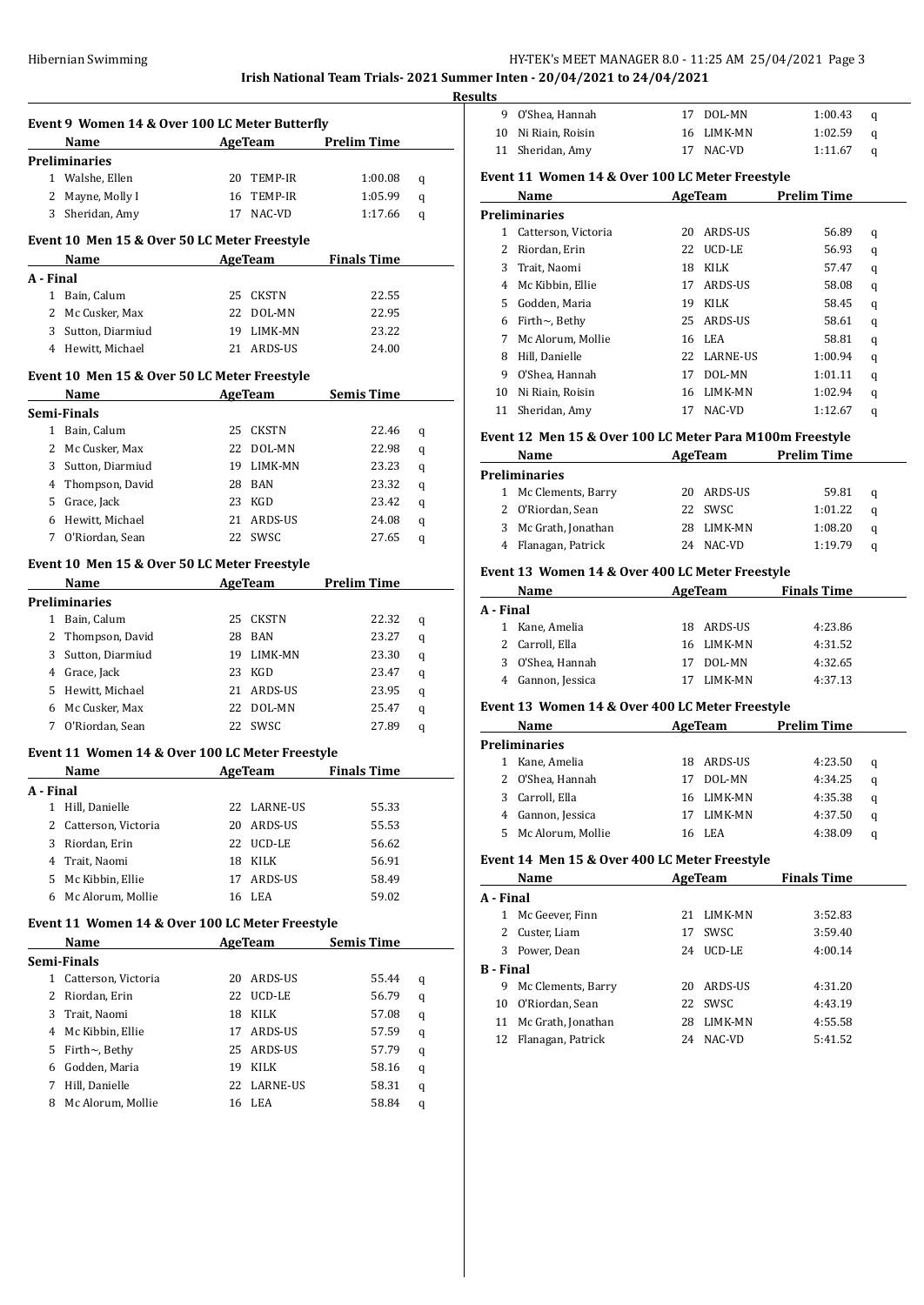**Irish National Team Trials- 2021 Summer** 

**Resul** 

|              | Event 14 Men 15 & Over 400 LC Meter Freestyle<br>Name |    | AgeTeam        | <b>Prelim Time</b> |                       |
|--------------|-------------------------------------------------------|----|----------------|--------------------|-----------------------|
|              | Preliminaries                                         |    |                |                    |                       |
| 1            | Custer, Liam                                          |    | 17 SWSC        | 4:04.00            | q                     |
|              | 2 Power, Dean                                         |    | 24 UCD-LE      | 4:05.73            | q                     |
|              | 3 Mc Geever, Finn                                     |    | 21 LIMK-MN     | 4:07.41            | q                     |
|              | 4 Mc Clements, Barry                                  |    | 20 ARDS-US     | 4:34.75            | q                     |
|              | 5 O'Riordan, Sean                                     |    | 22 SWSC        | 4:41.42            | q                     |
|              | 6 Mc Grath, Jonathan                                  |    | 28 LIMK-MN     | 4:56.54            | q                     |
|              | 7 Flanagan, Patrick                                   |    | 24 NAC-VD      | 5:42.20            | q                     |
|              |                                                       |    |                |                    |                       |
|              | Event 15 Women 14 & Over 200 LC Meter IM              |    |                |                    |                       |
|              | Name                                                  |    | <b>AgeTeam</b> | <b>Finals Time</b> |                       |
| A - Final    |                                                       |    |                |                    |                       |
| $\mathbf{1}$ | Walshe, Ellen                                         |    | 20 TEMP-IR     | 2:15.01            |                       |
|              | 2 Knox, Julia K                                       |    | 18 BANB        | 2:19.59            |                       |
|              | 3 Mc Cartney, Ellie                                   |    | 16 ENSK        | 2:23.93            |                       |
|              | 4 O'Shea, Hannah                                      | 17 | DOL-MN         | 2:30.39            |                       |
|              | Event 15 Women 14 & Over 200 LC Meter IM              |    |                |                    |                       |
|              | Name                                                  |    | <b>AgeTeam</b> | Semis Time         |                       |
|              | Semi-Finals                                           |    |                |                    |                       |
|              | 1 Walshe, Ellen                                       |    | 20 TEMP-IR     | 2:18.04            | q                     |
|              | 2 Knox, Julia K                                       |    | 18 BANB        | 2:18.86            | q                     |
| 3            | Kane, Amelia                                          |    | 18 ARDS-US     | 2:20.08            | q                     |
|              | 4 Mc Cartney, Ellie                                   |    | 16 ENSK        | 2:25.70            | q                     |
| 5            | Firth~, Bethy                                         |    | 25 ARDS-US     | 2:26.53            | q                     |
| 6            | O'Shea, Hannah                                        |    | 17 DOL-MN      | 2:30.25            | q                     |
| 7            | Ni Riain, Roisin                                      |    | 16 LIMK-MN     | 2:33.82            | q                     |
| 8            | Keane, Ellen                                          |    | 26 NAC-VD      | 2:39.36            |                       |
| 9            | Turner, Nicole                                        | 19 | NAC-VD         | 3:09.04            | q                     |
|              |                                                       |    |                |                    |                       |
|              | Event 15 Women 14 & Over 200 LC Meter IM              |    |                |                    |                       |
|              | Name                                                  |    | AgeTeam        | <b>Prelim Time</b> |                       |
|              | Preliminaries                                         |    |                |                    |                       |
|              |                                                       |    |                | 2:17.02            |                       |
|              | 1 Walshe, Ellen                                       |    | 20 TEMP-IR     |                    | q                     |
|              | 2 Knox, Julia K                                       |    | 18 BANB        | 2:21.18            | q                     |
|              | 3 Kane, Amelia                                        |    | 18 ARDS-US     | 2:21.29            |                       |
|              | 4 Mc Cartney, Ellie                                   |    | 16 ENSK        | 2:23.77            | q                     |
| 5            | Reid, Rebecca                                         |    | 20 ARDS-US     | 2:25.41            | q<br>q                |
|              | 6 Firth~, Bethy                                       |    | 25 ARDS-US     | 2:27.31            |                       |
|              | 7 O'Shea, Hannah                                      | 17 | DOL-MN         | 2:33.69            |                       |
|              | 8 Ni Riain, Roisin                                    |    | 16 LIMK-MN     | 2:35.34            |                       |
|              | 9 Keane, Ellen                                        |    | 26 NAC-VD      | 2:41.05            |                       |
|              | 10 Turner, Nicole                                     |    | 19 NAC-VD      | 3:12.38            | q<br>q<br>q<br>q<br>q |
|              | Event 16  Men 15 & Over 200 LC Meter IM               |    |                |                    |                       |
|              | Name                                                  |    | AgeTeam        | <b>Finals Time</b> |                       |
| A - Final    |                                                       |    |                |                    |                       |
|              | 1 Hansen, Ethan                                       |    | 19 TROJ-ZZ     | 2:05.12            |                       |
|              | 2 Mc Carthy, Cadan                                    | 21 | MAL-MN         | 2:05.41            |                       |
|              | 3 Cassin, Jack                                        | 17 | DOL-MN         | 2:07.90            |                       |
|              | Event 16 Men 15 & Over 200 LC Meter IM                |    |                |                    |                       |
|              | Name                                                  |    | AgeTeam        | <b>Semis Time</b>  |                       |
|              | Semi-Finals                                           |    |                |                    |                       |

|                           | 2 Hansen, Ethan                                                |         | 19 TROJ-ZZ              | 2:04.97              |        |
|---------------------------|----------------------------------------------------------------|---------|-------------------------|----------------------|--------|
|                           | 3 Cassin, Jack                                                 |         | 17 DOL-MN               | 2:08.93              | q<br>q |
|                           |                                                                |         |                         |                      |        |
|                           | Event 16 Men 15 & Over 200 LC Meter IM                         |         |                         |                      |        |
|                           | Name AgeTeam Prelim Time                                       |         |                         |                      |        |
|                           | <b>Preliminaries</b>                                           |         |                         |                      |        |
|                           | 1 Corby, Eoin                                                  |         | 19 LIMK-MN              | 2:04.61              | q      |
|                           | 2 Mc Carthy, Cadan                                             |         | 21 MAL-MN               | 2:07.34              | q      |
|                           | 3 Hansen, Ethan                                                |         | 19 TROJ-ZZ<br>17 DOL-MN | 2:08.23              | q      |
|                           | 4 Cassin, Jack                                                 |         |                         | 2:11.22              | q      |
|                           | Event 17 Women 14 & Over 200 LC Meter Backstroke               |         |                         |                      |        |
|                           | <b>Example 2.1 Simulate Science AgeTeam</b> Finals Time        |         |                         |                      |        |
| A - Final                 |                                                                |         |                         |                      |        |
|                           | 1 Rooney, Cora                                                 |         | 16 ENSK                 | 2:23.69              |        |
|                           | Event 17 Women 14 & Over 200 LC Meter Backstroke               |         |                         |                      |        |
|                           | <b>Example 2.1 AgeTeam</b> Semis Time                          |         |                         |                      |        |
|                           | Semi-Finals                                                    |         |                         |                      |        |
|                           | 1 Rooney, Cora                                                 | 16 ENSK |                         | 2:26.63              | q      |
|                           | Event 17 Women 14 & Over 200 LC Meter Backstroke               |         |                         |                      |        |
|                           |                                                                |         |                         |                      |        |
|                           | <b>Example 2.1 AgeTeam</b> Prelim Time<br><b>Preliminaries</b> |         |                         |                      |        |
|                           | 1 Rooney, Cora                                                 |         | 16 ENSK                 | $2:25.20$ q          |        |
|                           |                                                                |         |                         |                      |        |
|                           | Event 18 Men 15 & Over 1500 LC Meter Freestyle                 |         |                         |                      |        |
|                           | <b>Name <i>n</i></b>                                           |         |                         | AgeTeam Finals Time  |        |
|                           |                                                                |         |                         |                      |        |
| A - Final                 |                                                                |         |                         |                      |        |
|                           | 1 Wiffen, Daniel                                               |         | 20 LARNE-US             | 15:16.90             |        |
|                           | 2 Custer, Liam                                                 |         | 17 SWSC                 | 15:48.17             |        |
|                           | Event 18 Men 15 & Over 1500 LC Meter Freestyle                 |         |                         |                      |        |
|                           | Name AgeTeam Prelim Time                                       |         |                         |                      |        |
|                           | <b>Preliminaries</b>                                           |         |                         |                      |        |
|                           | 1 Custer, Liam                                                 |         | 17 SWSC                 | 15:54.29             | q      |
|                           | 2 Wiffen, Daniel                                               |         |                         | 20 LARNE-US 17:28.06 | q      |
|                           |                                                                |         |                         |                      |        |
|                           | Event 19 Women 14 & Over 1500 LC Meter Freestyle               |         |                         |                      |        |
|                           | Name AgeTeam Finals Time                                       |         |                         |                      |        |
| A - Final<br>$\mathbf{1}$ |                                                                |         | 16 TROJ-ZZ              | 17:47.37             |        |
|                           | Hodgins, Grace S<br>2 Carroll, Ella                            |         | 16 LIMK-MN              | 17:47.89             |        |
|                           | 3 Gannon, Jessica                                              |         | 17 LIMK-MN              | 18:13.05             |        |
|                           |                                                                |         |                         |                      |        |
|                           | Event 19 Women 14 & Over 1500 LC Meter Freestyle               |         |                         |                      |        |
|                           | Name                                                           |         | AgeTeam                 | Prelim Time          |        |
|                           | <b>Preliminaries</b>                                           |         |                         |                      |        |
|                           | 1 Hodgins, Grace S                                             |         | 16 TROJ-ZZ              | 17:39.03             | q      |
|                           | 2 Carroll, Ella                                                |         | 16 LIMK-MN              | 17:58.51             | q      |
|                           | 3 Gannon, Jessica                                              |         | 17 LIMK-MN              | 18:01.52             | q      |
|                           | Event 20 Men 15 & Over 200 LC Meter Backstroke                 |         |                         |                      |        |
|                           | Name                                                           |         |                         | AgeTeam Semis Time   |        |
|                           | Semi-Finals                                                    |         |                         |                      |        |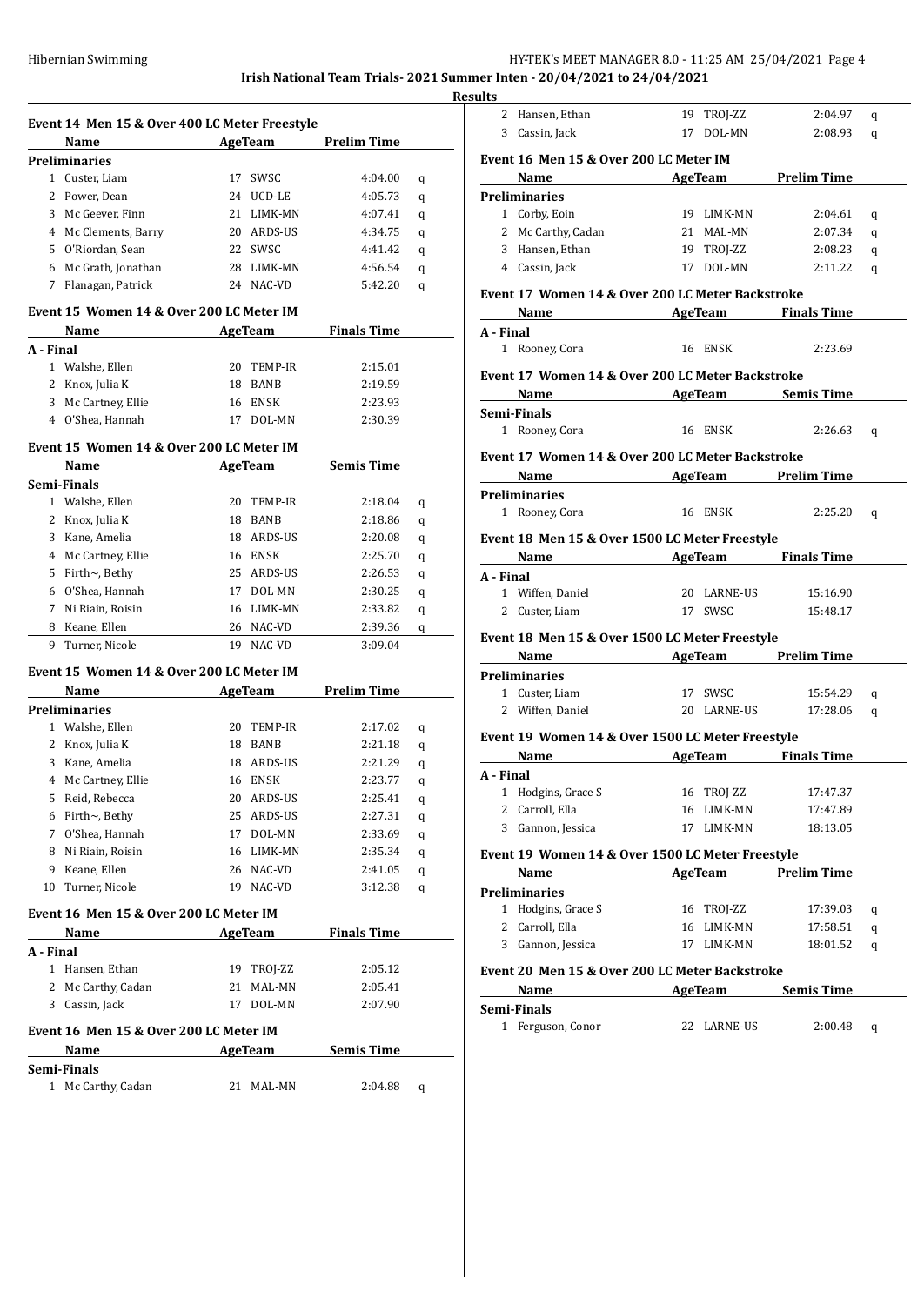**Results**

|              |                                                  | Event 20 Men 15 & Over 200 LC Meter Backstroke |             |                                      |   |
|--------------|--------------------------------------------------|------------------------------------------------|-------------|--------------------------------------|---|
|              | Name                                             |                                                |             | <b>Example 2 AgeTeam</b> Prelim Time |   |
|              | Preliminaries                                    |                                                |             |                                      |   |
|              | 1 Ferguson, Conor                                |                                                | 22 LARNE-US | 2:05.59                              | q |
|              | Event 21 Women 14 & Over 200 LC Meter Butterfly  |                                                |             |                                      |   |
|              | Name                                             |                                                |             | <b>Example 2 AgeTeam</b> Prelim Time |   |
|              | Preliminaries                                    |                                                |             |                                      |   |
|              | 1 Walshe, Ellen                                  |                                                | 20 TEMP-IR  | 2:17.32                              | q |
|              |                                                  |                                                |             |                                      |   |
|              | Event 22 Men 15 & Over 200 LC Meter Breaststroke |                                                |             |                                      |   |
|              | Name AgeTeam Finals Time                         |                                                |             |                                      |   |
| A - Final    |                                                  |                                                |             |                                      |   |
|              | 1 Greene, Darragh                                |                                                | 26 LONG-ZZ  | 2:10.40                              |   |
|              | 2 Corby, Eoin                                    |                                                | 19 LIMK-MN  | 2:10.50                              |   |
|              | 3 Quinn, Nicholas                                |                                                | 28 CBAR     | 2:12.54                              |   |
|              | 4 Feenan, Andrew                                 |                                                | 20 SWSC     | 2:15.75                              |   |
|              | 5 Cooke, Uiseann                                 |                                                | 20 LIMK-MN  | 2:16.64                              |   |
|              | 6 Woodside, Ben                                  |                                                | 18 LARNE-US | 2:21.02                              |   |
|              | Event 22 Men 15 & Over 200 LC Meter Breaststroke |                                                |             |                                      |   |
|              | Name                                             |                                                |             | <b>Example 21 AgeTeam</b> Semis Time |   |
|              | Semi-Finals                                      |                                                |             |                                      |   |
|              | 1 Corby, Eoin                                    |                                                | 19 LIMK-MN  | 2:10.99                              | q |
|              | 2 Greene, Darragh                                |                                                | 26 LONG-ZZ  | 2:11.02                              | q |
|              | 3 Quinn, Nicholas                                |                                                | 28 CBAR     | 2:12.54                              | q |
|              | 4 Feenan, Andrew                                 |                                                | 20 SWSC     | 2:15.59                              | q |
|              |                                                  |                                                | 20 LIMK-MN  | 2:15.71                              | q |
|              |                                                  |                                                |             |                                      |   |
|              | 5 Cooke, Uiseann                                 |                                                |             |                                      |   |
|              | 6 Woodside, Ben                                  |                                                | 18 LARNE-US | 2:22.68                              | q |
|              | Event 22 Men 15 & Over 200 LC Meter Breaststroke |                                                |             |                                      |   |
|              | Name AgeTeam Prelim Time                         |                                                |             |                                      |   |
|              | Preliminaries                                    |                                                |             |                                      |   |
|              | 1 Greene, Darragh                                |                                                | 26 LONG-ZZ  | 2:12.33                              | q |
|              | 2 Corby, Eoin                                    |                                                | 19 LIMK-MN  | 2:13.74                              | q |
|              | 3 Cooke, Uiseann                                 |                                                | 20 LIMK-MN  | 2:15.43                              | q |
|              | 4 Quinn, Nicholas                                |                                                | 28 CBAR     | 2:15.64                              | q |
|              | 5 Feenan, Andrew                                 |                                                | 20 SWSC     | 2:15.68                              | q |
|              | 6 Woodside, Ben                                  |                                                | 18 LARNE-US | 2:21.83                              | q |
|              |                                                  |                                                |             |                                      |   |
|              | Event 23 Women 14 & Over 50 LC Meter Freestyle   |                                                |             |                                      |   |
|              | Name                                             |                                                | AgeTeam     | <b>Finals Time</b>                   |   |
| A - Final    |                                                  |                                                |             |                                      |   |
| $\mathbf{1}$ | Hill, Danielle                                   |                                                | 22 LARNE-US | 25.29                                |   |
| 2            | Riordan, Erin                                    |                                                | 22 UCD-LE   | 25.95                                |   |
| 3            | Mc Alorum, Mollie                                |                                                | 16 LEA      | 27.40                                |   |
|              | 4 Ni Riain, Roisin                               |                                                | 16 LIMK-MN  | 28.83                                |   |
|              | Event 23 Women 14 & Over 50 LC Meter Freestyle   |                                                |             |                                      |   |
|              | Name                                             |                                                | AgeTeam     | Semis Time                           |   |
|              | Semi-Finals                                      |                                                |             |                                      |   |
| 1            | Hill, Danielle                                   | 22                                             | LARNE-US    | 25.19                                | q |
| 2            | Riordan, Erin                                    | 22                                             | UCD-LE      | 26.07                                | q |
| 3            | Mc Alorum, Mollie                                | 16                                             | LEA         | 27.38                                | q |
| 4            | Ni Riain, Roisin                                 |                                                | 16 LIMK-MN  | 28.77                                | q |

# **Event 23 Women 14 & Over 50 LC Meter Freestyle**

| Name           |                                                                                                        |        | <b>Prelim Time</b>                                    |   |
|----------------|--------------------------------------------------------------------------------------------------------|--------|-------------------------------------------------------|---|
|                |                                                                                                        |        |                                                       |   |
| Hill, Danielle |                                                                                                        |        | 26.11                                                 | a |
|                | 22.                                                                                                    |        | 26.39                                                 | a |
|                |                                                                                                        |        | 27.51                                                 | a |
|                | 16.                                                                                                    |        | 28.83                                                 | a |
|                | 19                                                                                                     | NAC-VD | 38.35                                                 | a |
|                | <b>Preliminaries</b><br>2 Riordan, Erin<br>3 Mc Alorum, Mollie<br>Ni Riain, Roisin<br>5 Turner, Nicole |        | AgeTeam<br>22 LARNE-US<br>UCD-LE<br>16 LEA<br>LIMK-MN |   |

# **Event 24 Men 15 & Over 100 LC Meter Butterfly**

| Name              | AgeTeam    | <b>Finals Time</b> |  |
|-------------------|------------|--------------------|--|
| A - Final         |            |                    |  |
| 1 Hyland, Brendan | 27 TALL-LE | 52.87              |  |
| 2 Johnston, Paddy | 20 ARDS-US | 53.32              |  |

# **Event 24 Men 15 & Over 100 LC Meter Butterfly**

| Name                 | AgeTeam |            | <b>Semis Time</b> |   |
|----------------------|---------|------------|-------------------|---|
| Semi-Finals          |         |            |                   |   |
| 1 Hyland, Brendan    |         | 27 TALL-LE | 53.17             | a |
| 2 Johnston, Paddy    |         | 20 ARDS-US | 53.85             | a |
| 3 Melly, Cillian     |         | 24 CBAR    | 54.78             | a |
| 4 Mc Clements, Barry |         | ARDS-US    | 1:02.47           |   |

# **Event 24 Men 15 & Over 100 LC Meter Butterfly**

| Name |                      | AgeTeam    | <b>Prelim Time</b> |   |  |
|------|----------------------|------------|--------------------|---|--|
|      | <b>Preliminaries</b> |            |                    |   |  |
|      | 1 Hyland, Brendan    | 27 TALL-LE | 53.55              | a |  |
|      | 2 Johnston, Paddy    | 20 ARDS-US | 53.98              | a |  |
|      | 3 Melly, Cillian     | 24 CBAR    | 54.29              | a |  |
|      | 4 Mc Clements, Barry | ARDS-US    | 1:03.28            | a |  |

# **Event 25 Women 14 & Over 200 LC Meter Breaststroke**

| Name             | AgeTeam        | <b>Finals Time</b> |  |
|------------------|----------------|--------------------|--|
| A - Final        |                |                    |  |
| 1 Coyne, Niamh   | TALL-LE<br>20. | 2:27.45            |  |
| 2 Mayne, Molly I | TEMP-IR<br>16. | 2:33.37            |  |

#### **Event 25 Women 14 & Over 200 LC Meter Breaststroke**

|    | Name              | AgeTeam    | <b>Semis Time</b> |   |  |
|----|-------------------|------------|-------------------|---|--|
|    | Semi-Finals       |            |                   |   |  |
|    | 1 Coyne, Niamh    | 20 TALL-LE | 2:26.73           | a |  |
|    | 2 Mc Sharry, Mona | 21 MARL    | 2:27.44           | a |  |
| 3. | Mayne, Molly I    | 16 TEMP-IR | 2:33.24           | a |  |

### **Event 25 Women 14 & Over 200 LC Meter Breaststroke**

|    | Name              | AgeTeam    | <b>Prelim Time</b> |   |
|----|-------------------|------------|--------------------|---|
|    | Preliminaries     |            |                    |   |
|    | 1 Mc Sharry, Mona | 21 MARL    | 2:25.92            | a |
|    | 2 Coyne, Niamh    | 20 TALL-LE | 2:30.54            | a |
| 3. | Mayne, Molly I    | 16 TEMP-IR | 2:34.45            |   |

## **Event 26 Men 15 & Over 100 LC Meter Freestyle**

|           | Name              |    | AgeTeam   | <b>Finals Time</b> |       |
|-----------|-------------------|----|-----------|--------------------|-------|
| A - Final |                   |    |           |                    |       |
|           | 1 Mc Cusker, Max  |    | 22 DOL-MN |                    | 49.51 |
|           | 2 Mc Millan, Jack |    | 21 RAN    |                    | 49.58 |
|           | 3 Ryan, Shane     | 27 | NAC-VD    |                    | 49.64 |
|           | 4 Quinn, Gerry    | 23 | LONG-ZZ   |                    | 49.70 |